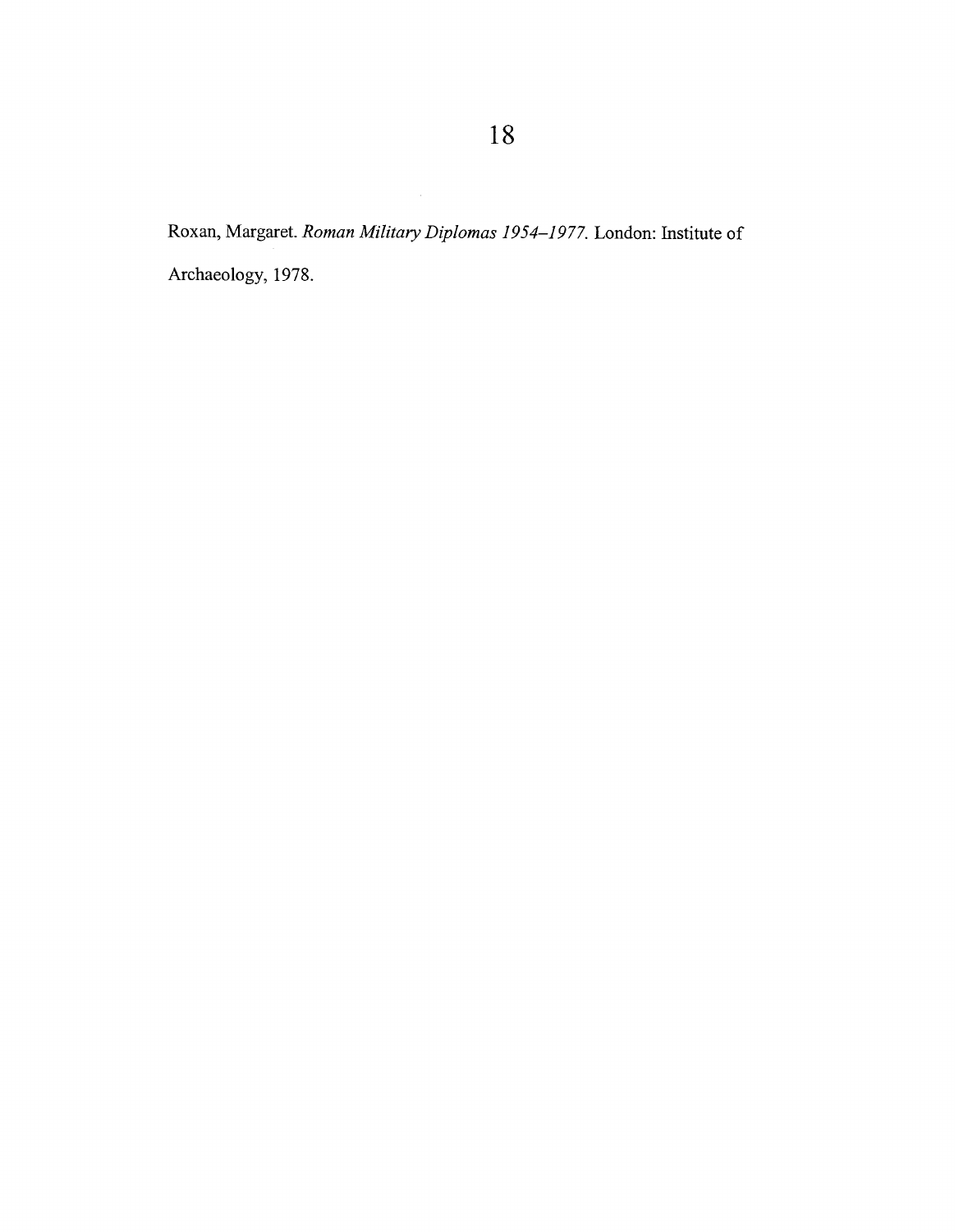$D G$  $89$  $R69$ 



# **ROMAN MILITARY DIPLOMAS 1954-1977**

**by Margaret M. Roxan** 

**TO ERIC BIRLEY** 

# **Occasional Publication No. 2**

**Published by the Institute of Archaeology, 3 1-34 GORDON SQUARE, LONDON WC lH OPY 1978**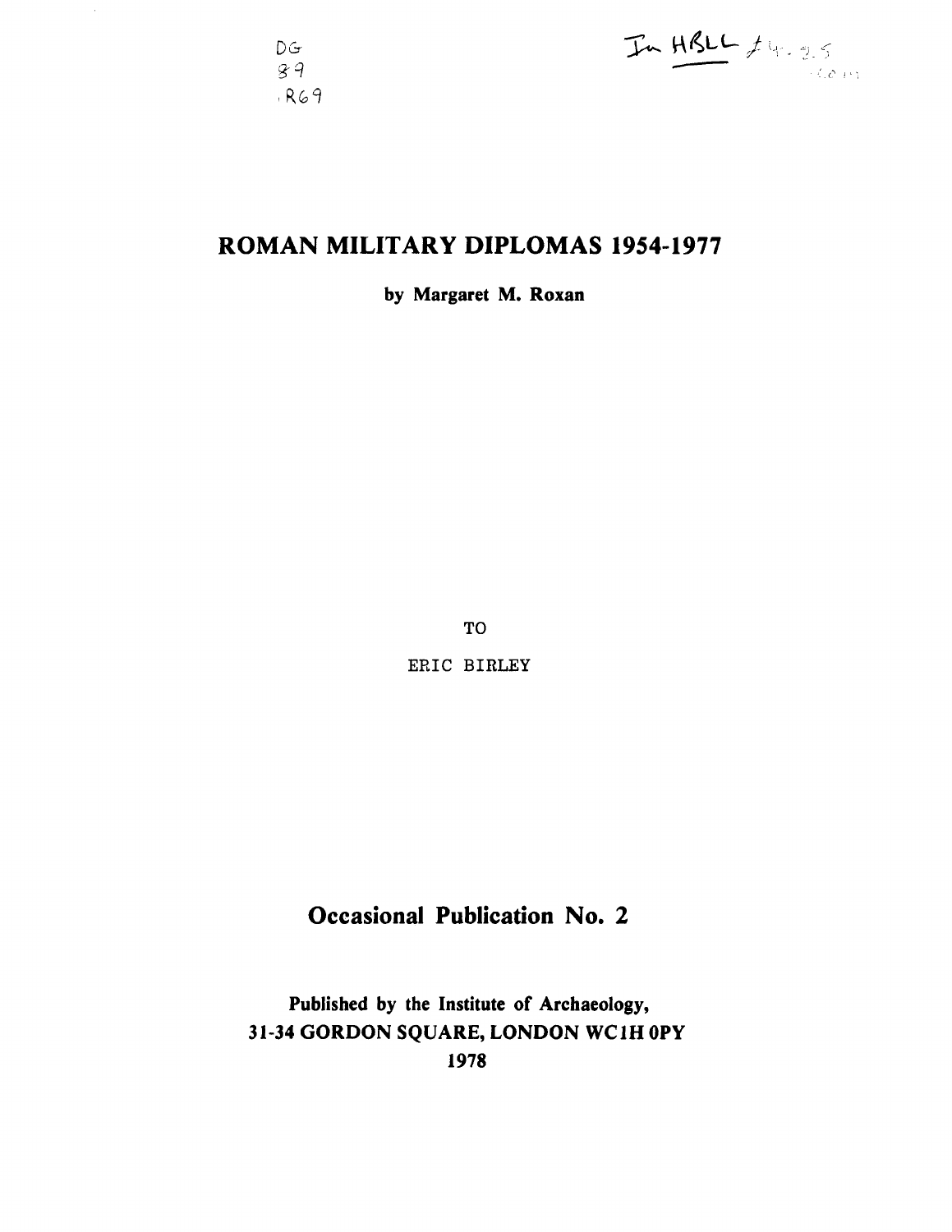## **CHECK LIST OF DIPLOMAS AND THEIR LITERATURE**

been assumed to be reasonably certain.

| ı. | PRAETORIAN 73<br>Found Augst; present location Augst Museum, inv. nr. 63-1154.<br>1. Studien zu den Militärgrenzen Roms (Vorträge des 6 Internationalen Limeskongresses in<br>Suddeutschland, Koln-Graz 1967) 94 ff. H. Lieb.<br>2. Ann. ep. 1969/70 no. 420.                                                                                                                                                                                                                                                                                                                                                                 |
|----|-------------------------------------------------------------------------------------------------------------------------------------------------------------------------------------------------------------------------------------------------------------------------------------------------------------------------------------------------------------------------------------------------------------------------------------------------------------------------------------------------------------------------------------------------------------------------------------------------------------------------------|
| 2. | MOESIA 75, April 28<br>Found Donji Milanovac; present location National Museum, Belgrade.<br>1. Starinar 18 (Belgrade 1967) 22 ff. D. Vuckovic-Todorovic.<br>2. Epigraphische Studien 5 (Dusseldorf 1968) 177 ff. M. Mirkovic.<br>3. Ann. ep. 1968 no. 446 (without full text).                                                                                                                                                                                                                                                                                                                                               |
| з. | SYRIA 88, November 7<br>Find-spot unknown; present location J. Paul Getty Museum, Malibu, California.<br>1. Zeitschrift für Papyrologie und Epigraphik 16, 2 (Bonn 1975) 121 ff. R. Mellor, E. Harris.<br>2. Ann. ep. 1974 no. 655 (extrinsecus only).                                                                                                                                                                                                                                                                                                                                                                        |
| 4. | SYRIA 91, May 12<br>Found Suhoz, Levskigrad; present location National Archaeological Museum, Plovdiv.<br>1. Studia in honorem Acad. D. Dečev (Sofia 1958) 317 ff. L. Botušarova.<br>2. Ann. ép. 1961 no. 319, 2.                                                                                                                                                                                                                                                                                                                                                                                                             |
|    | 5. ISYRIAJ 91, May 12<br>Found Gradiste, N. Bulgaria; present location Regional Museum, Turnovo.<br>1. Klio (Berlin 1959) 210 ff. B. Gerov.<br>2. Ann. ep. 1962 no. 264, 2 (without text).                                                                                                                                                                                                                                                                                                                                                                                                                                    |
| 6. | MOESIA SVPERIOR 96, July 12<br>Found Viminacium; present location National Museum Belgrade, epigraphical collection, inv. nr. 953.<br>1. <i>Chiron</i> 7 (Munich 1977) 291 ff. S. Dusanic, M. R. Vasic.                                                                                                                                                                                                                                                                                                                                                                                                                       |
|    | 7. [MOESIA SVPERIOR] 99, August 14<br>Found Alba Iulia; present location Alba Iulia Museum.<br>1. Acta Musei Napocensis 1 (Cluj 1964) 178, C. Daicoviciu, D. Protase.<br>2. Fasti Archeologici 17 (Firenze 1965) 322-323, no. 4711, A. C. Popa.<br>3. Dacia gi Pannonia inferior (Bucharest 1973) I. I. Russu: Anexe 102 ff.<br>4. Apulum 12 (Alba Iulia 1974) 103 ff. I. I. Russu.<br>5. Inscriptiones ad res Pannonicas et Dacicas pertinentes extra fines earundem provinciarum repertae<br>ed. IVa (Diss. Pann. Budapest 1975) A. Dobo: 102. ff.<br>6. Inscripțiile Daciei Romane I (Bucharest 1975) I. I. Russu: 154 ff. |
|    | 8. [BRITANNIA] 105 (May 1 - July 15)<br>Found Middlewich, Cheshire; present location Grosvenor Museum, Chester<br>1. Journal of Roman Studies 50 (London 1960) 238, R. P. Wright<br>2. Ann. ep. 1962 no. 253 (with slight error).                                                                                                                                                                                                                                                                                                                                                                                             |
| 9. | AEGYPTVS 105, September 24<br>Find-spot and present location unknown.<br>1. Syria 44 (Paris 1967) 339 ff. H.-G. Pflaum.<br>2. Ann. ép. 1968 no. 513.                                                                                                                                                                                                                                                                                                                                                                                                                                                                          |
|    | 10. [RAETIA/MOESIA INFERIOR] 103/105<br>Found Oberstimm, Ingolstadt; present location Prahistorische Staatssammlung, Munich, inv. nr.<br>1973, 1190.<br>1. Bayerische Vorgeschichtsblätter 38 (Munich 1973) 124 ff. H.-J. Kellner.<br>2. Bayerische Vorgeschichtsblätter 39 (Munich 1974) 181 ff. H. U. Nuber.<br>3. Ann. ep. 1973 no. 383.                                                                                                                                                                                                                                                                                   |
|    | 11. [MAVRETANIA TINGITANA] 100/107<br>Found Lixus; present location Musee de Tetouan.<br>1. Bulletin d'archéologie marocaine 4 (Casablanca 1960) 573-4, no. 38, M. Euzennat, J. Marion.<br>2. Antiquités africaines 3 (Paris 1969) 126, no. 2, M. Euzennat.                                                                                                                                                                                                                                                                                                                                                                   |
|    | 12. [MAVRETANIA TINGITANA] 99/110<br>Found Banasa; present location Musée des Antiquités, Rabat.<br>1. Publications du Service des Antiquités du Maroc 9 (Rabat 1951) 179, Ia. R. Thouvenot.<br>2. Ann. ép. 1951 no. 270<br>3. Antiquités africaines 3 (Paris 1969) 115-117, M. Euzennat.<br>4. Ann. ép. 1969/70 no. 739.                                                                                                                                                                                                                                                                                                     |
|    | <sup>1</sup> Possible or probable provincial/fleet names have been restored in square brackets; all others have                                                                                                                                                                                                                                                                                                                                                                                                                                                                                                               |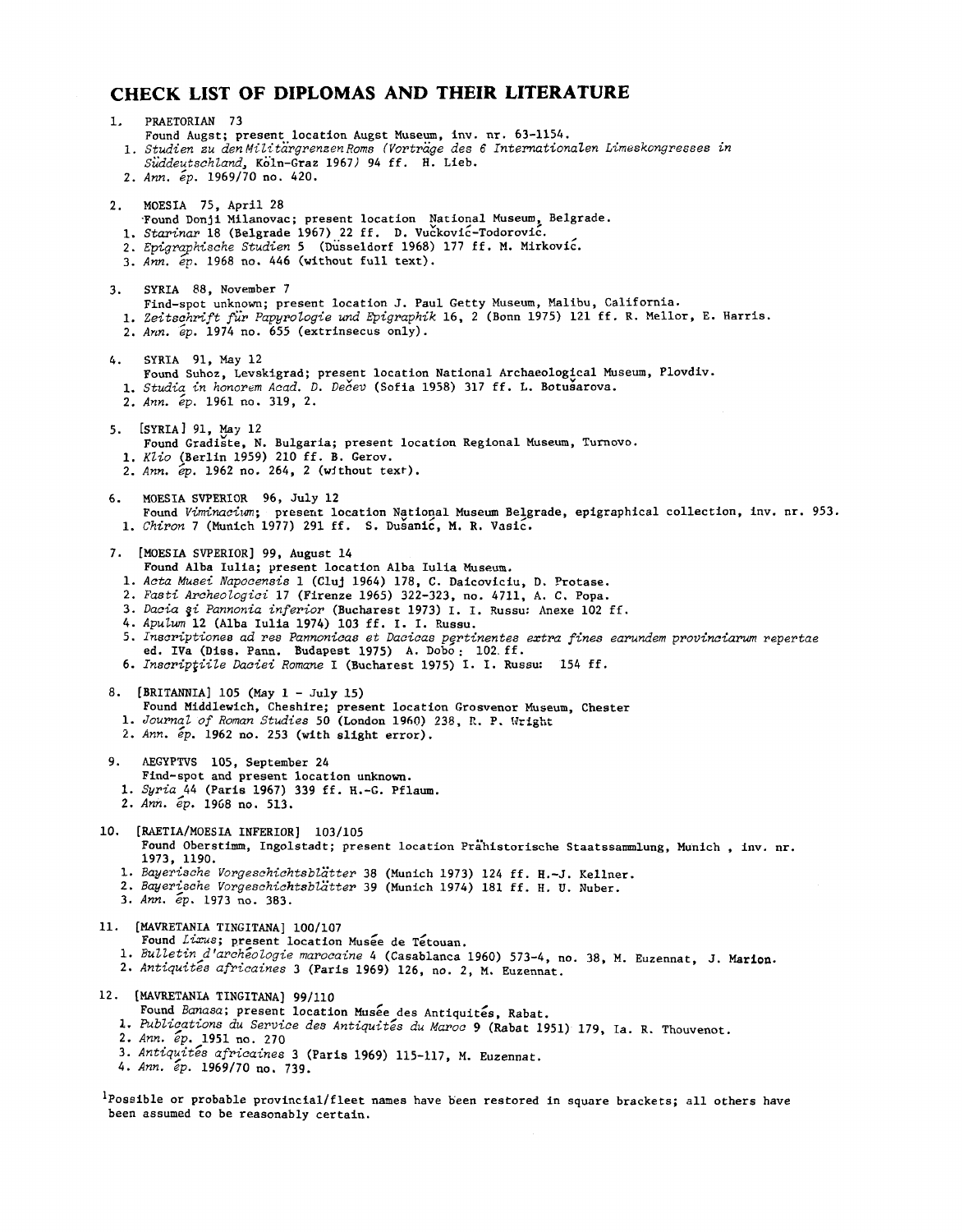| 13. [MAVRETANIA TINGITANA] 105/110<br>Found Thamusida; present location Musée des Antiquités, Rabat, inv. Thamusida no. 114.<br>1. Bulletin archeologique du Comité des travaux historiques 1955-56 (Paris 1958) 83, R. Thouvenot.<br>2. Thamusida I. Fouilles du service des Antiquités du Maroc - Mélanges d'archéologie et d'histoire<br>école française de Rome, Suppl. 2 (Paris 1965) J. P. Callu, J. P. Morel, R. Rebuffat, G. Hallier:<br>191, no. 14.<br>3. Ann. ép. 1960 no. 101.<br>4. Antiquités africaines 3 (Paris 1969) 126 no. 4, M. Euzennat.                                                                          |
|----------------------------------------------------------------------------------------------------------------------------------------------------------------------------------------------------------------------------------------------------------------------------------------------------------------------------------------------------------------------------------------------------------------------------------------------------------------------------------------------------------------------------------------------------------------------------------------------------------------------------------------|
| 14.<br>THRACIA 114, July 19<br>Find-spot unspecified; present location National Museum of Archaeology, Sofia, department of<br>Classical Antiquities, inv. no. 8420.<br>To be published in Arheologija (Sofia).                                                                                                                                                                                                                                                                                                                                                                                                                        |
| 15. [MAVRETANIA TINGITANA] 98/117<br>Found Volubilis; present location Musee des Antiquites, Rabat.<br>1. Antiquités africaines 3 (Paris 1969) 117 no. 2, M. Euzennat.<br>2. Ann. ép. 1969/70 no. 742.                                                                                                                                                                                                                                                                                                                                                                                                                                 |
| [MAVRETANIA TINGITANA] c. a. 118<br>16.<br>Uncertain provenance; present location Musee des Antiquités, Rabat.<br>1. Bulletin d'archéologie marocaine 4 (Casablanca 1960) 582, no. 54, M. Euzennat, J. Marion.                                                                                                                                                                                                                                                                                                                                                                                                                         |
| DACIA SVPERIOR 120, June 29<br>17.<br>Found Casei, Romania; present location Museo Nazionale Romano, Rome, inv. nr. 128005.<br>1. Studii și cercetări de istorie veche 4 (Bucharest 1953) 541 ff. C. Daicoviciu.<br>2. Dacia N.S. 1 (Bucharest 1957) 191-192, C. Daicoviciu.<br>3. Athenaeum N.S. 36 (Pavia 1958) 4 ff. G. Forni.<br>4. Ann. $ep. 1958$ no. $30 = 1959$ no. 31 (corrected version)<br>5. Dacica (Bibliotheca Musei Napocensis 1970) C. Daicoviciu: 311 - 324.<br>6. Dacia și Pannonia inferior (Bucharest 1973) I. I. Russu: 99, no. 5.<br>7. Inscriptiile Daciei Romane I (Bucharest 1975) I. I. Russu: 81 ff. no. 5. |
| 18. [MAVRETANIA TINGITANA] 114/120<br>Found Volubilis; present location Musee des Antiquités, Rabat.<br>1. Antiquités africaines 3 (Paris 1969) 118 - 121 no. 4, M. Euzennat.<br>2. Ann. ép. 1969/70 no. 774.                                                                                                                                                                                                                                                                                                                                                                                                                          |
| $--------- 121$<br>19.<br>Found Karaivanov, Miroljubov near Burgas, Bulgaria; present location National Museum, Burgas,<br>inv. nr. 1874.<br>1. Bulletin de l'institut d'archéologie bulgare 27 (Sofia 1964) 187 ff. M. Lazarov.<br>2. Dacia N.S. 16 (Bucharest 1972) 287 ff. I. I. Russu.<br>3. $\text{Ann.}$ $\epsilon p$ . 1965 no. 131 = 1974 no. 569 (amended version).                                                                                                                                                                                                                                                           |
| 20. [DACIA] 118/122<br>Found Romanasi; present location Zalau Museum.<br>1. Acta Musei Napocensis 1 (Cluj 1964) 178, C. Daicoviciu, D. Protase.<br>2. Dacia și Pannonia inferior (Bucharest 1973) I. I. Russu: 83 ff.<br>3. Inscriptiile Daciei Romane I (Bucharest 1975) I. I. Russu: 77 ff. no. 4.                                                                                                                                                                                                                                                                                                                                   |
| 21.<br>DACIA POROLISSENSIS/PANNONIA INFERIOR 123, August 10<br>Found Gherla; present location Gherla Museum.<br>1. Revista Muzeelor (Bucharest 1973) 465-467 no. 5, I. I. Russu.<br>2. Dacia și Pannonia inferior (Bucharest 1973) I. I. Russu: 19 ff.<br>3. Dacia N.S. 18 (Bucharest 1974) 155ff. I. I. Russu.<br>4. Inscriptiile Daciei Romane I (Bucharest 1975) I. I. Russu: 88ff. no. 7.<br>5. Acta Archaeologica Academiae Scientiarum Hungaricae 29 (Budapest 1977) 281-3, B. Lorincz.<br>6. Acta Musei Napocensis 12 (Cluj 1975) 152 ff. H. Wolff.                                                                             |
| 22.<br>DACIA POROLISSENSIS/PANNONIA INFERIOR (123, August 10?)<br>Found Covdin; present location National Museum, Belgrade, inv. no. 914.<br>1. Germania 52 (Berlin 1974) 408 ff. S. Dusanic, M. R. Vasic.<br>2. Inscripțiile Daciei Romane I (Bucharest 1975) I. I. Russu: 92, no. 7a.<br>3. Banatica (Reşita 1975) 75 ff. I. I. Russu.<br>4. Revue Roumaine d'Histoire 14 (Bucharest 1975) 539 ff. I. I. Russu.<br>5. Živa Antika 27 (Skoplje 1977) 179-190, S. Dusanić.                                                                                                                                                             |
| 23.<br>$--------- 123, (October 17 or April 16?)$<br>Found near Orlea, Romania; present location the local school museum<br>1. Studii și cercetări de istorie veche 22 (Bucharest 1971) 109 ff. C. C. Petolescu.<br>2. Dacia N.S. 16 (Bucharest 1972) 281 ff. C. C. Petolescu.<br>3. Dacia și Pannonia inferior (Bucharest 1973) I. I. Russu: Anexe 102, no. 7.                                                                                                                                                                                                                                                                        |

4. *Ann. ep.* 1973 no. 467.

5. *Inscriptiile Daciei Romane* I (Bucharest *1975)* I. I. Russu: 162, no. 30.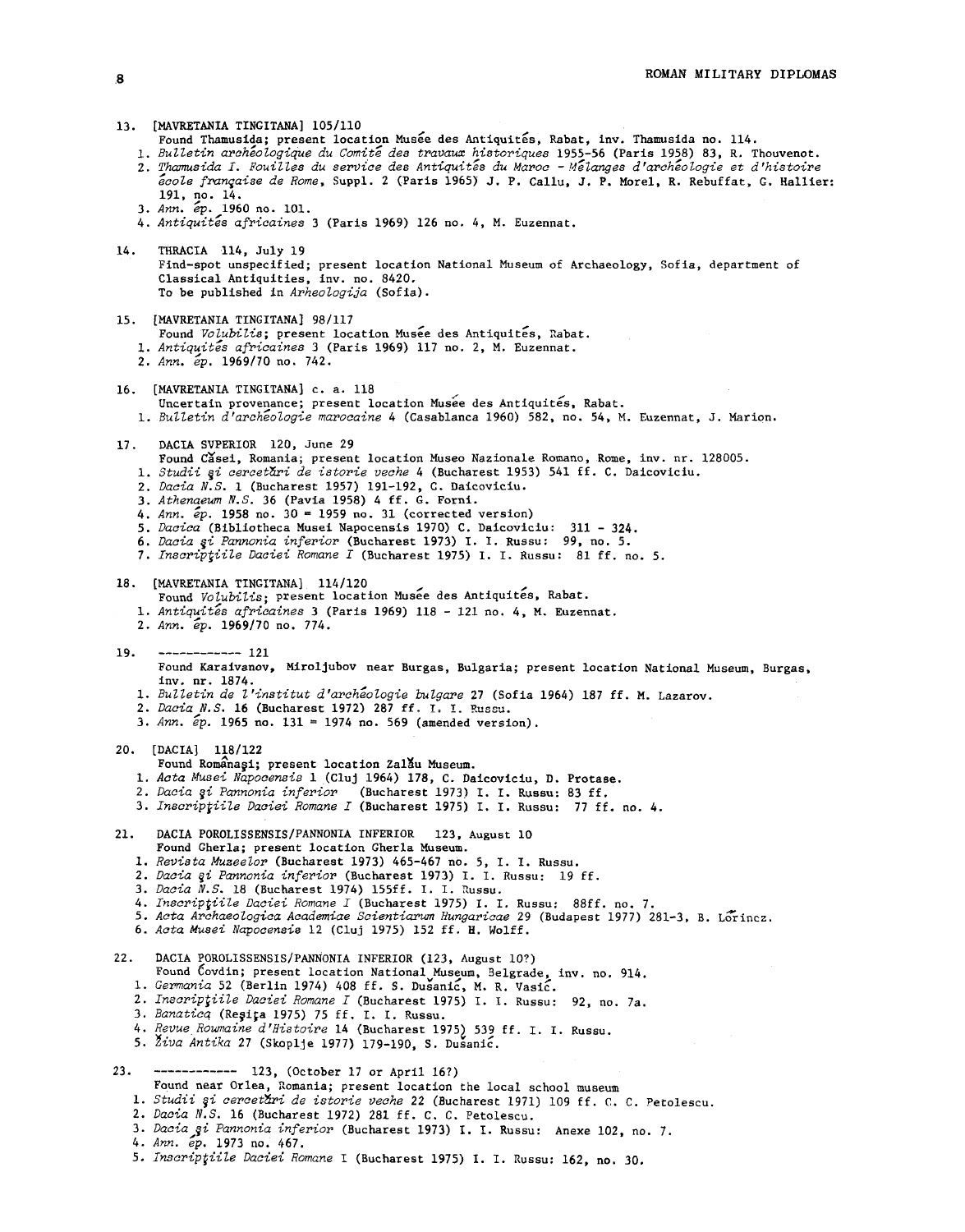### **SELECT BIBLIOGRAPHY**

This bibliography and the precedi topics of wider significance than ng check-list do not overlap,except where articles deal with the specific diplomas under which they are cited.

| Alfoldy, G.                               | 1968                 | Die Hilfstruppen in der romischen Provinz Germania inferior.<br>Epigraphische Studien 6. Dusseldorf.                                                                                                                          |
|-------------------------------------------|----------------------|-------------------------------------------------------------------------------------------------------------------------------------------------------------------------------------------------------------------------------|
| Alfoldy, G.                               | 1968                 | Zur Beurteilung der Militardiplome der Auxiliarsoldaten.<br>Historia 17: 215-227.                                                                                                                                             |
| Alfoldy, G.                               | 1969                 | Die Personennamen in der romischen Provinz Dalmatia.<br>Beitrage zur Namenforschung N.F. Beiheft 4. Heidelberg.                                                                                                               |
| Alfoldy, G.                               | 1977                 | Buchbesprechungen Altertum. Historische Zeitschrift Bd. 224:<br>$667 - 669.$                                                                                                                                                  |
| Alfoldy, G.                               | 1977                 | Konsulat und Senatorenstand unter den Antoninen. Antiquitas<br>I: 27. Bonn.                                                                                                                                                   |
| Ann. ép.                                  | $=$                  | L'Annee epigraphique. Paris.                                                                                                                                                                                                  |
| Barnes, T. D.                             | 1976                 | Imperial Campaigns A.D. 285-311. Phoenix 30: 174-193.                                                                                                                                                                         |
| Bean, G. E. and                           | 1970                 | Journeys in Rough Cilicia. Erganzungsbande zu den Tituli                                                                                                                                                                      |
| Mitford, T. B.                            |                      | Asiae Minoris Nr. 3. Vienna.                                                                                                                                                                                                  |
| Birley, A. R.                             | 1967                 | The Roman Governors of Britain. Epigraphische Studien 4                                                                                                                                                                       |
|                                           |                      | $K\ddot{o}$ ln/Graz: 54-67.                                                                                                                                                                                                   |
| Birley, E.                                | $1952 - 3$           | Roman Garrisons in Wales. Archaeologia Cambrensis 102: 9-19.                                                                                                                                                                  |
| Birley, E.                                | 1966                 | Alae and cohortes milliariae. Corolla memoriae Erich Swoboda<br>dedicata. Romische Forschungen in Niederösterreich.<br>Graz/Köln.<br>$54 - 67.$                                                                               |
| Bowersock, G. W.                          | 1970                 | The Annexation and Initial Garrison of Arabia. Zeitschrift<br>fur Papyrologie und Epigraphik 5: 37-47.                                                                                                                        |
| Boyce, A. A.                              | 1949                 | The Twelfth Imperial Acclamation of Septimius Severus from the                                                                                                                                                                |
|                                           |                      | Evidence of the Inscriptions. American Journal of Archaeology<br>53: 337-344.                                                                                                                                                 |
| CIL                                       | $\mathbf{m}$ .       | Corpus Inscriptionum Latinarum. Berlin (1863-).                                                                                                                                                                               |
| Degrassi, A.                              | 1921                 | Aurellius. Athenaeum 9: 292-299.                                                                                                                                                                                              |
| Degrassi, A.                              | 1947                 | Inscriptiones Italiae XIII : 1. Rome.                                                                                                                                                                                         |
| Degrassi, A.                              | 1952                 | I Fasti consolari dell'Impero Romano. Rome.                                                                                                                                                                                   |
| Detschew <sub>2</sub> D.<br>$=$ Decey, D. | 1957                 | Die thrakischen Sprachreste. Schriften der Balkankommission<br>14. Vienna.                                                                                                                                                    |
| Devivjer, H.                              | 1975                 | De Aegypto et Exercitu Romano sive Prosopographia Militiarum<br>Equestrium quae ab Augusto ad Gallienum seu statione seu<br>origine ad Aegyptum pertinebant. Studia Hellenistica 22.<br>Louvain.                              |
| Devivjer, H.                              | ,1976                | Prosopographia Militiarum Equestrium quae fuerunt ab Augusto                                                                                                                                                                  |
|                                           | $^{\backprime}$ 1977 | ad Gallienum I (A-I), II (L-V). Louvain.                                                                                                                                                                                      |
| Dobson, B. and<br>Mann, J. C.             | 1973                 | The Roman Army in Britain and Britons in the Roman Army.<br><u> Britannia 4: 191–205.</u>                                                                                                                                     |
| Dobson, B.                                | 1974                 | The Significance of the Centurion and 'Primipilaris' in the<br>Roman Army and Administration. In H. Temporini and W. Haase<br>(eds.) Aufstieg und Niedergang der Romischen Welt II,<br>Principat I. Berlin/New York. 392-434. |
| Dodd, C. H.                               | 1911                 | Chronology of the Eastern Campaigns of the Emperor Lucius<br>Verus. Numismatic Chronicle <sup>4</sup> 11: 209-267.                                                                                                            |
| Durry, M.                                 | 1939                 | Le coorti pretorie. Rome.                                                                                                                                                                                                     |
| Dusanic, S.                               | 1968                 | On the consules suffecti of A.D. 74-76. Epigraphica. 59-74.                                                                                                                                                                   |
| Eck, W.                                   | 1970                 | Die Legaten von Lykien und Pamphylien unter Vespasian.                                                                                                                                                                        |
|                                           |                      | Zeitschrift für Papyrologie und Epigraphik 6: 65-75.                                                                                                                                                                          |
| Eck, W.                                   | 1970                 | Senatoren von Vespasian bis Hadrian. Munich.                                                                                                                                                                                  |
| Eck, W.                                   | 1972                 | Bermerkungen zum Militarkommando in den Senatsprovinzen der                                                                                                                                                                   |
|                                           |                      | Kaiserzeit. Chiron 2: 429-436.                                                                                                                                                                                                |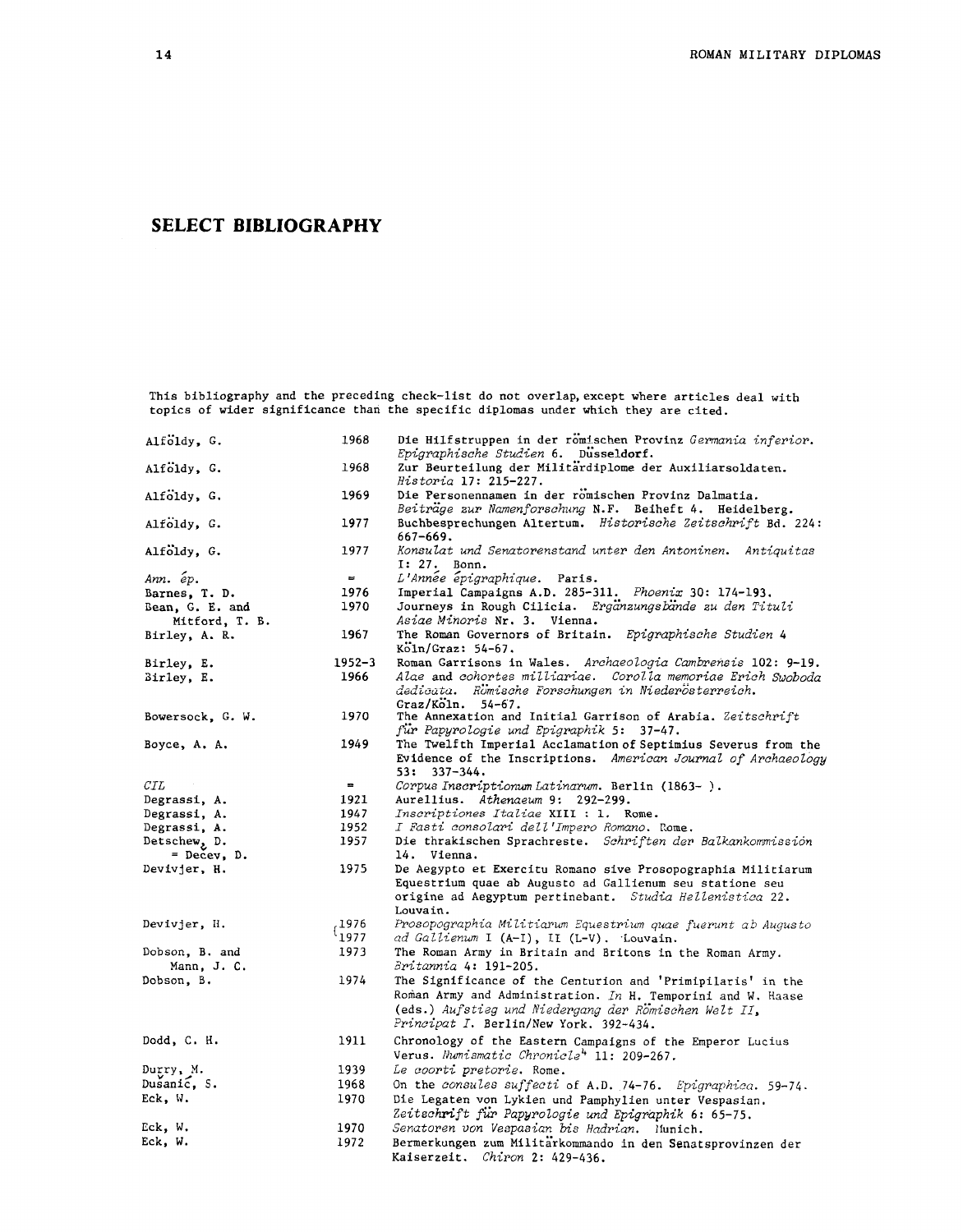| Eck, W.                                       | 1975                          | Erganzungen zu den Fasti Consulares des 1. und 2. Jhs. n. Chr.<br>Historia 24: 324-344.                                                                                            |
|-----------------------------------------------|-------------------------------|------------------------------------------------------------------------------------------------------------------------------------------------------------------------------------|
| Ephemeris Epigraphica                         | $\equiv$                      | Ephemeris Epigraphica. Corporis Inscriptionum Latinarum<br>Supplementum edita iussa Instituti archaeologici Romani.                                                                |
|                                               |                               | 9 vols. Berlin (1872-1913).                                                                                                                                                        |
| Forni, G.                                     | 1959                          | La correggenza di Severo Alessandro a proposito di frammento<br>di diploma militare retrovato in Lodi. Archivo Storico<br>Lodigiano fasc. 1: 8 ff.                                 |
| Forni, G.                                     | 1959                          | Il diploma militare frammentario CIL XVI 157 della prima<br>tetrarchia. Bulletino dell'istituto di diritto romano                                                                  |
|                                               |                               | Vittorio Scialoja. Serie 3, 1: 247-266.                                                                                                                                            |
| Gudea, N.                                     | 1975                          | Observatii cu privire la cohortele I Hispanorum din Dacia.<br>Studii și cercetări de istorie veche și arheologice 26, 3:<br>$381 - 385.$                                           |
| Henzen, W.                                    | 1874                          | Acta Fratrum Arvalium quae supersunt. Berlin.                                                                                                                                      |
| Holder, A.                                    | 1896                          | Alt-celtischer Sprachschatz I-III. Leipzig.                                                                                                                                        |
|                                               | - 1914                        |                                                                                                                                                                                    |
| Huttl, W.                                     | 1936, 1933                    | Antoninus Pius I-II. Prague.                                                                                                                                                       |
| ILS<br>Jones, A. H. M.<br>JRS                 | $\blacksquare$<br>1971<br>$=$ | Inscriptiones Latinae Selectae ed. H. Dessau. Berlin (1892-1916).<br>Cities of the Eastern Roman Provinces. 2nd ed. Oxford.<br>Journal of Roman Studies                            |
| Kajanto, I.                                   | 1965                          | The Latin Cognomina.  Helsinki.                                                                                                                                                    |
| Kalinka, E.                                   | 1906                          | Antike Denkmaler in Bulgarien. Schriften den Balkankommission<br>4. Vienna.                                                                                                        |
| Kellner, H.-J.                                | 1971                          | Exercitus Raeticus. Bayerische Vorgeschichtsblätter 36: 207-215.                                                                                                                   |
| Kennedy, D.                                   | 1977                          | The ala and cohors I Britannica. Britannia 8: 249-255.                                                                                                                             |
| Kraft, K.                                     | 1951                          | Zur Rekrutierung der Alen und Kohorten an Rhein und Donau. Berne.                                                                                                                  |
| Liebenam, W.                                  | 1909                          | Fasti consulares Imperii Romani. Bonn.                                                                                                                                             |
| Lorincz, B.                                   | 1977                          | Zur Konsulliste des Jahres 154. Arheoloski Vestnik 28: 369-372.                                                                                                                    |
| Loriot, X.                                    | 1973<br>1953                  | La date du P. Reinach 19 et le dies Caesaris de Maxime.<br>Zeitschrift für Papyrologie und Epigraphik 11: 147-155.<br>'Honesta Missio' and the Brigetio Table. Hermes 81: 496-500. |
| Mann, J. C.<br>Mann, J. C.                    | 1954                          | A note on the Numeri. Hermes 82: 500-506.                                                                                                                                          |
| Mann, J. C.                                   | 1963                          | City Names in the Western Empire. Latomus 22: 777-782.                                                                                                                             |
| Mann, J. C.                                   | 1972                          | The Development of Auxiliary and Fleet Diplomas. Epigraphische<br>Studien 9: 233-241.                                                                                              |
| Morris, J. and<br>Roxan, M.                   | 1977                          | The Witnesses to Roman Military diplomata. Arheoloski Vestnik<br>$28: 299 - 333.$                                                                                                  |
| Morris, J.                                    | 1964                          | Leges Annales under the Principate. Listy filologike 87:<br>$316 - 336$                                                                                                            |
| Nagy, T.                                      | 1956                          | The Military Diploma of Albertfalva. Acta Archaeologica<br>Academiae Scientiarum Hungaricae 7: 49-69.                                                                              |
| Nesselhauf, H.                                | 1959<br>$=$                   | Das Burgerrecht der Soldatenkinder. Historia 8: 434-442                                                                                                                            |
| <i>NOT. DIG. OR.</i><br><i>NOT. DIG. OCC.</i> | $\equiv$ .                    | Notitia dignitatum  in partibus Orientis<br>Notitia dignitatum  in partibus Occidentis.                                                                                            |
| Passerini, A.                                 | 1939                          | Le Coorti Pretorie. Rome.                                                                                                                                                          |
| <i>PWRE</i>                                   | $=$                           | Pauly-Wissowa Real-Encyclopadie der classischen Altertums-<br>$w$ issenschaft.                                                                                                     |
| Pflaum, H.-G.                                 | 1960-1                        | Les carrières procuratoriennes équestres sous le Haut-empire<br>romain. Paris.                                                                                                     |
| Pflaum, H.-G.                                 | 1961                          | Les gendres de Marc Aurèle. Journal des Savants. 28-41.                                                                                                                            |
| Platnauer, M.                                 | 1918                          | The Life and Reign of the Emperor Lucius Septimius Severus.<br>Studia Historica 18.                                                                                                |
| <i>PIR</i>                                    | $\equiv$                      | Prosopographia Imperii Romani saec. I, II, III. H. Dessau,<br>E. Klebs, P. von Rohden (eds.) Berlin (1896-1898).                                                                   |
| PIR <sup>2</sup>                              | $=$                           | Prosopographia Imperii Romani saec. I, II, III. 2nd. ed.<br>E. Groag, A. Stein, L. Petersen (eds.). Berlin (1933-).                                                                |
| Ritterling, E.                                | 1927                          | Military forces in the Senatorial provinces. Journal of<br>Roman Studies 17: 28-32.                                                                                                |
| Roxan, M. M.                                  | 1972                          | Epigraphic Notes. Epigraphische Studien 9: 246-250.                                                                                                                                |
| Roxan, M. M.                                  | 1976                          | Pre-Severan auxilia named in the Notitia Dignitatum. Aspects<br>of the Notitia Dignitatum. B.A.R.Suppl. Series 15: 59-80.<br>R. Goodburn and P. Bartholomew (eds.).                |
| Russu, I. I.                                  | 1967                          | Tracii in Dacia Romaná. Acta Musei Napocensis 4: 35-105.                                                                                                                           |
| Šašel, J.                                     | 1968                          | Essai d'identification des consuls de l'année 209 après J.C.<br>Historia 17: 256.                                                                                                  |
| Schulze, W.                                   | 1904                          | Zur Geschichte lateinischer Eigennamen. Berlin.                                                                                                                                    |
| Seston, W.                                    | 1966                          | Sur les traces du Marius Maximus I. Marius Maximus et les<br>consuls de 209. Bonner Historia Augusta Colloquium 1964-5:                                                            |
|                                               |                               | $211 - 219.$                                                                                                                                                                       |
| Seyrig, H.                                    | 1939                          | Le cimetière des marins a Séleucie de Pierie. Melanges<br>syriens offert a M. Rene Dussaud' I. Paris: 451-459.                                                                     |
| Speidel, M.                                   | 1976                          | Pannonian troops in the Moorish War of Antoninus Pius. LIMES.<br>Akten des XI Internationalen Limeskongresses. Szekesfehervár.<br>J. Fitz. (ed.): 129 ff.                          |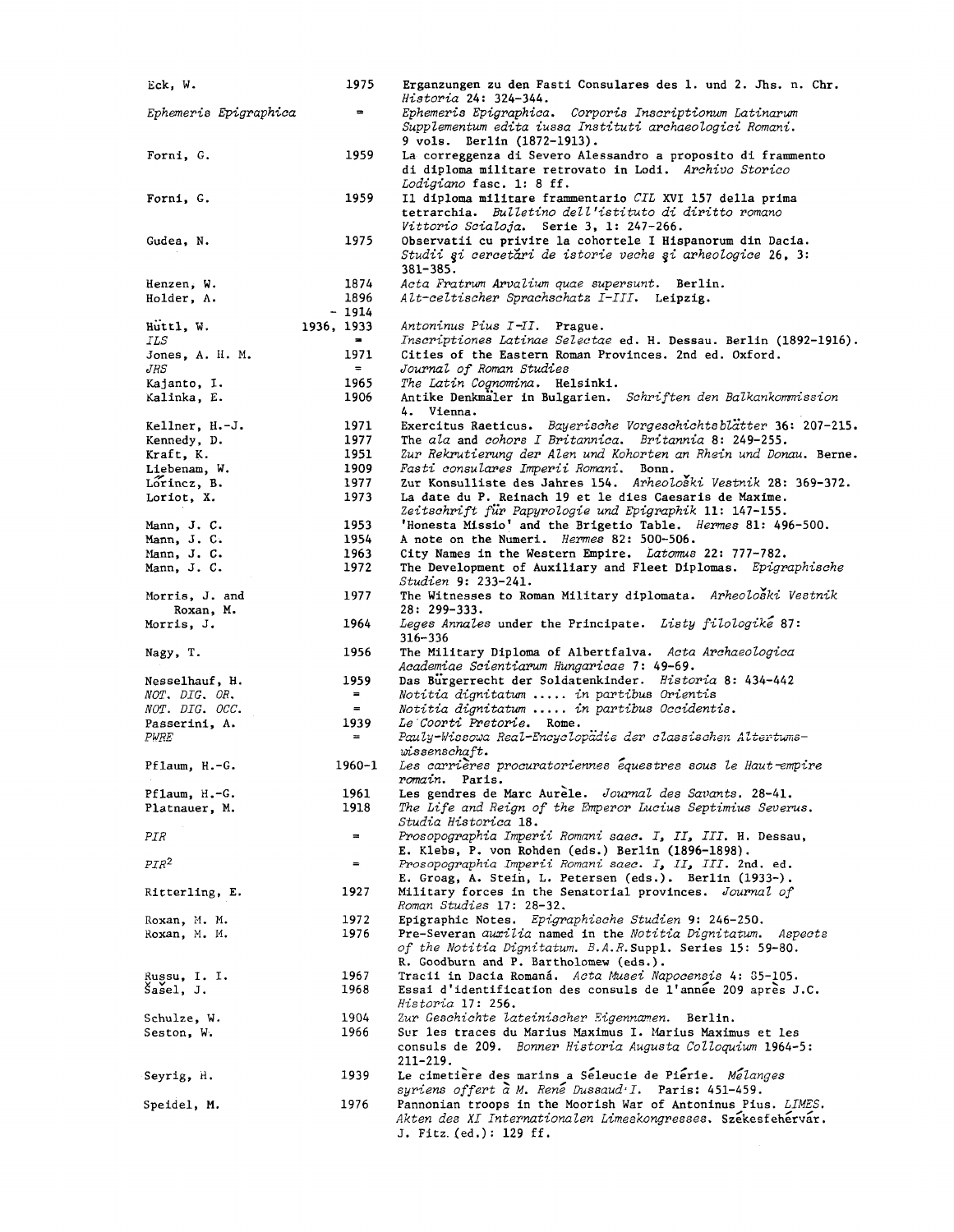| Starr, C. G.<br>Stein, A.<br>Stein, E. | 1960<br>1944<br>1951 | The Roman Imperial Navy 31 B.C. - A.D. 324. 2nd ed. Cornell.<br>Die Reichsbeamten von Dazien. Budapest/Leipzig.<br>Die Kaiserlichen Beamten der Alen und Kohorten an Rhein und<br>Donau, Berne. |
|----------------------------------------|----------------------|-------------------------------------------------------------------------------------------------------------------------------------------------------------------------------------------------|
| Stillwell, $R.$ (ed.)                  | 1976                 | The Princeton Encyclopedia of Classical Sites. Princeton.                                                                                                                                       |
| Syme, Sir Ronald                       | 1957                 | The jurist Neratius Priscus. Hermes 85: 480-493.                                                                                                                                                |
| Syme, Sir Ronald                       | 1959                 | The Lower Danube under Trajan. Journal of Roman Studies 49:<br>$26 - 33.$                                                                                                                       |
| Syme, Sir Ronald                       | 1965                 | Governors of Pannonia inferior. Historia 14: 342-361.<br>$($ = Danubian Papers, Bucharest 1971: 225-244).                                                                                       |
| Syme, Sir Ronald                       | 1968                 | Legates of Moesia. Dacia N.S. 12: 331-340.<br>$($ = Danubian Papers, Bucharest 1971: 213-225).                                                                                                  |
| Thompson, F. H.                        |                      | Roman Cheshire. Chester.                                                                                                                                                                        |
| Tubb. K.                               | 1978                 | The Radiography of two Roman military diploma fragments.<br>Bulletin of the Institute of Archaeology 15.                                                                                        |
| Vidman, L.                             | 1957                 | Fasti Ostienses. Rozpravy Československé Akademie Věd 67: 6.<br>Prague.                                                                                                                         |
| Visy, 2.                               | 1970                 | $Elet$ es Todomany 28 (Budapest): 1309-1313.                                                                                                                                                    |
| Wagner, W.                             | 1938                 | Die Dislokation der romischen Auxiliarformationen in den<br>Provinzen Noricum, Pannonien, Moesien und Dakien von Augustus<br>bis Gallienus. Berlin                                              |
| Wolff. H.                              | 1974                 | Zu den Bürgerrechtsverleihungen an Kinder von Auxiliaren und<br>Legionaren. Chiron 4: 479-510.                                                                                                  |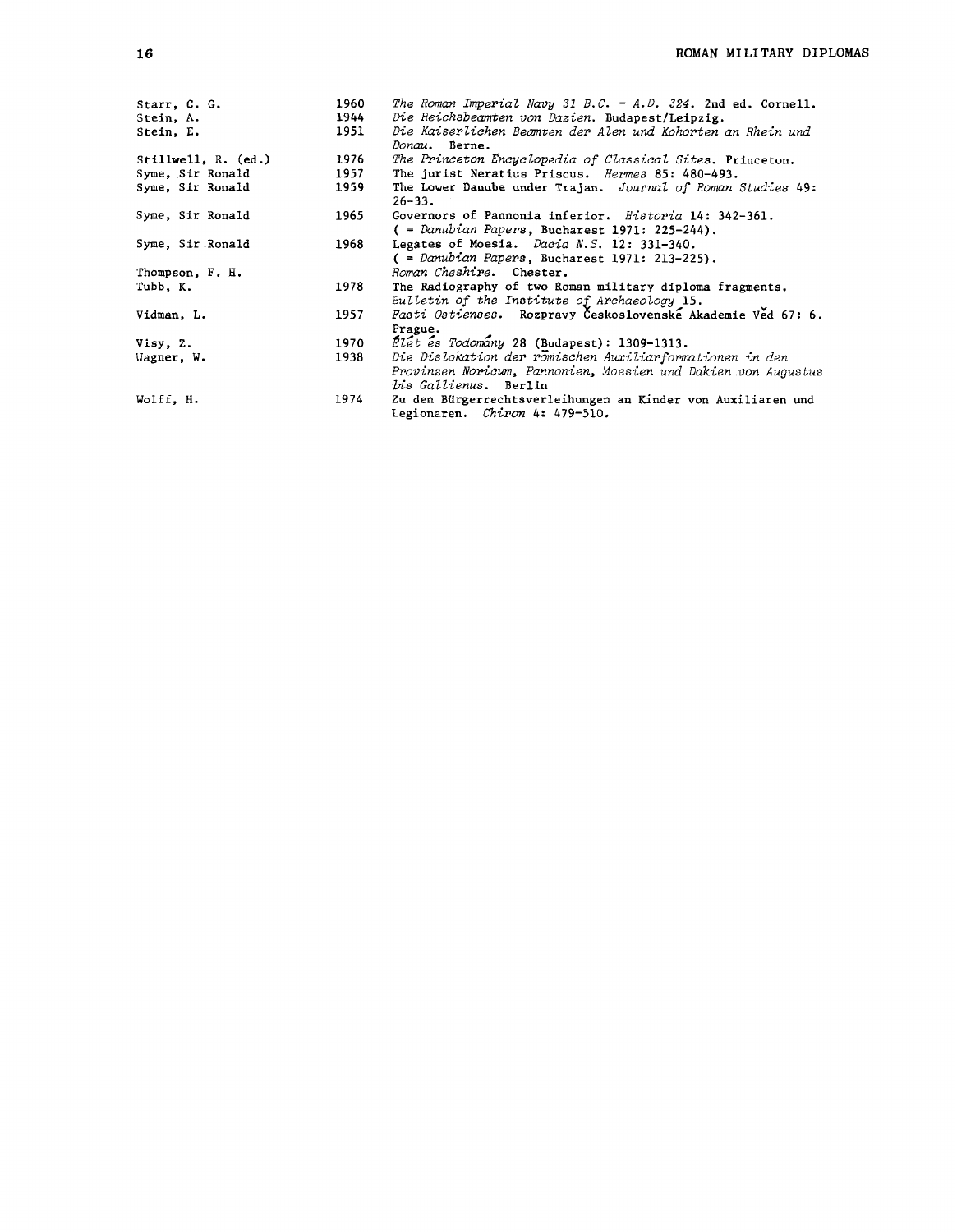### 7 TRAIANVS BONIONI

#### **a.** 99 **Aug. 14**

Published I. I. Russu *&cia gi Pannonia inferior* (Bucharest 1973) Anexe 102 ff. Found Alba Iulia; present location Alba Iulia Museum. Height 12.2 cm, width **8** cm.



equitibus et peditibus qui militant in alis ..... et cohortibus ..... quae appellantur ........<br>........... et sunt in Moesia superiore sub<sup>1</sup> ........<br>quorum nomina subscripta sunt i]psis liberis poste[risque eorum civi] iis quas] postea duxissent dum[taxat singuli singulas].<br>a. d. XVIIII [kal. Septembr.]<sup>2</sup> Q. Fabio [Barbaro, A.] Caecilio [Faustino cos].<sup>3</sup>

*[co]h (ortis)* 11 *Hispanor(wd, [eui praest ] M. Statius Q.* [f. . . . . . 1, *pediti Bonioni Verani* **f.** 'I **<sup>h</sup>L** ...... **J.'** 

[......].<br>Descriptum et recogn[itum ex tabula aenea] quae f[ix]a est Rom[ae].<br>Q. Pompei [Homeri]; P. M[an]ili [.....]; Q. Apidi [Thalli]; T. [F]lavi [Secundi aut Abascanti];<br>[P.]Cauli [Vitalis aut Gemelli aut Restituti]; L *Epaphroditi* aut *Trophimi]; P. Atini [Amerimni* aut *Hedonici 1.* 

**1. ~?f~13;-?"&~ 'PJ-pe I ar IID** ( **cf. i2 note 3).** 

Moesia superior may be restored from the presence of the unit of the recipient in the *diptoma. Cohors* 11 *Hispanonun* was in Pannonia from at least 54 until September 85 *(CIL* XVI 2, 4, 26, 30 and 31) but was included in the lists of Moesia superior from the time of the division of Moesia by Domitian **c.** 86. The cohort is also named in a *diploma* of Moesia superior of 100 (CIL XVI 46).

- 2. The date has been restored by a comparison with CIL XVI 44 and 45.
- Q. Fabius Barbarus and A. Caecilius Faustinus suffect consuls. For Barbarus see PIR III<sup>2</sup> 96 no.23; cf. **W.** Eck PWRE *Supp.* 14 (1974) col. 117 (59a). For Faustinus see *PIR* 11~ 7 no. 43.
- 4. Bonio is probably a Celtic name; cf. A. Holder *AZt-celtischer Sprachschatz* I (Leipzig 1896) col. 479. W. Schulze lists Veranus among Latin names with a probable Etruscan origin, *Zur Geschichte Zateinischer Eigenmen* (Berlin 1904) 379; cf. I. Kajanto *The Latin Cognomina*  (Helsinki 1965) 108 *bis* and 253, who also lists Bonio as a Latin *cognomen* (275) but admits that the distinction between Latin and Celtic derived names is often very fine, 16 ff. Professor G. Alfgldy informs me that Bonio is found in Noricum (CIL 111 5354) and Boniatus is very common there; he also observes that Veranus is attested in the same province on at least six occasions. If he was recruited locally, Bonio should have originated in Pannonia; see n.1 *supra.*

Photographs Fig. la, 105 and Fig. 2a 107 *ApuZwn* XI1 (Alba Iulia 1974).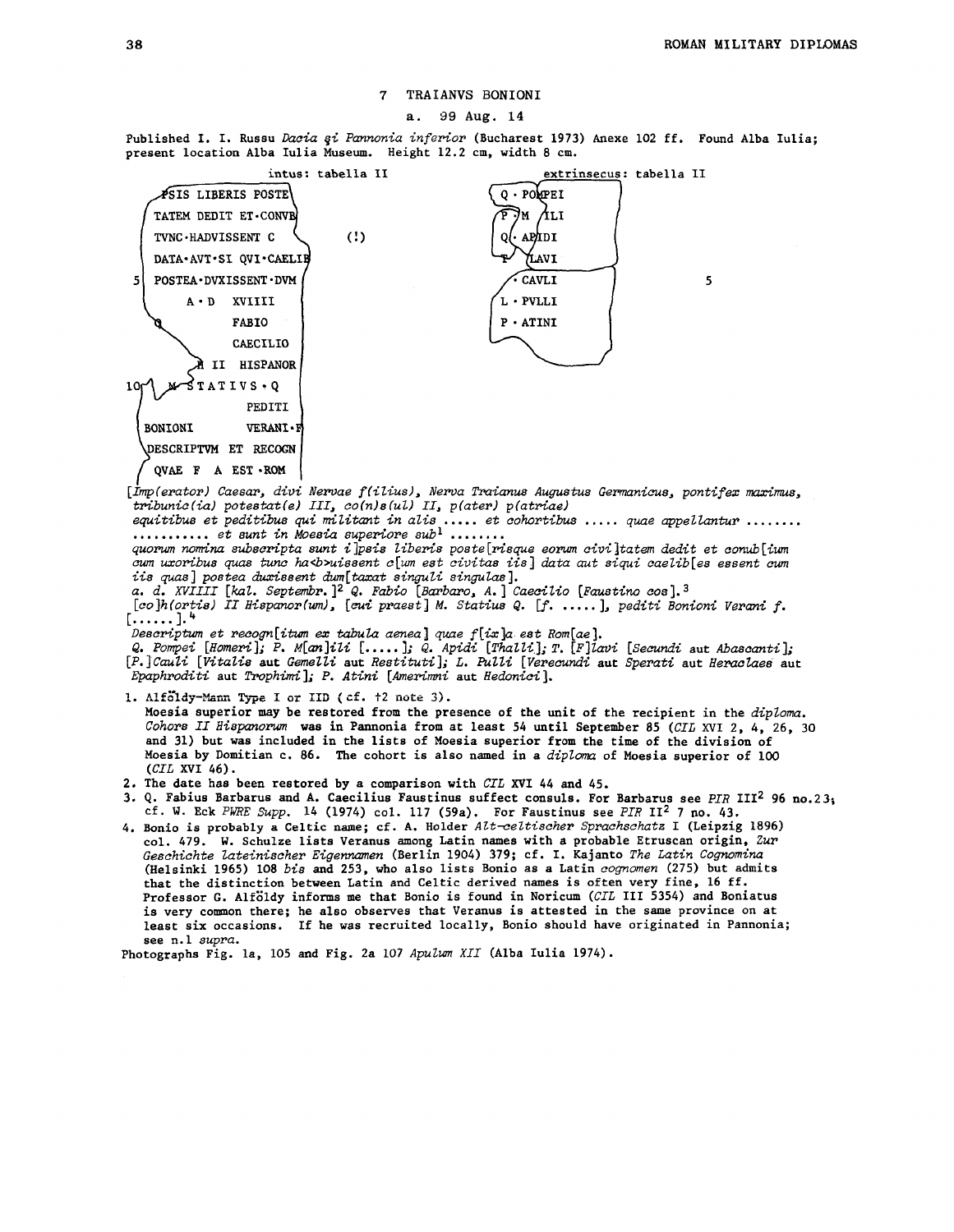Published R. P. Wright *Journal of Roman Studies* 50 (London 1960) 238. Found Middlewich, Cheshire; present location Grosvenor Museum, Chester, inv. nr. 61.R.59. Height 9.6 **cm,** width 13.1 cm.



- 2. R. P. Wright suggests the date is likely to be 13 Mai.105, like *CTL* XVI 50 and perhaps 51, which carry the names of the same consuls.<br>3. C. Iulius (Quadratus) Bassus and Cn. Afranius Dexter suffect consuls. For Bassus see  $PIR$  IV<sup>2</sup>260-261
- no. 508. For Dexter see *PIR* 1<sup>2</sup>74 no. 442. Q. Caelius Honoratus had replaced Dexter by 16 Iul. 105; cf. PIR IV<sup>2</sup>261 concerning Bassus.
- *4. Ala CZassiana c. R. (CIL* XVI 51); *GaZZom et Thranmr CZassiana c. R. (CIL* XVI 69).
- 5. E. Birley suggests as *nornen* Anicius or Minicius, or with less likelihood Vinicius.
- 6. ... *.o Ramni f.* Perhaps a German name like Ramio in *RIB* 2063. Cf . A. Holder *AZt-cezt. Sprach.* I1 (1904) col. 1072. This is an interesting possibility as both **K.** Kraft and E. Stein believed the *aZa* to have been stationed in Germania inferior perhaps as late as the Flavian period and before its arrival in Britain *(Zur Rekrutierung der AZen und Kohorten an Rhein und Dm*  (Berne 1951) 148nn.300 and 301; *Die kaiserlichen Beamten und WppenkLhper irn rtfmischen Deutschland unter dem Mnzipat* (Vienna 1932) 127). For a contrary opinion see G. Alfgldy *Die HiZfstruppen in der rtJmischen Provinz Cenania* inferior(Diisse1dorf 1968) 17-19 no. 6.
- 7. Amabilis and Firmus are both Latin *cognomina;* see I.Kajanto *The Latin Cognomina* (Helsinki 1965) 282 and 258.

8. The names of the witnesses have been restored by comparison with *CIL* XVI 50; cf. now **t9.** 

- Drawing by F. H. Thompson *JRS* 50 239.
- Text Ann. ép. 1962 no. 253, but GREGALIS is wrongly restored line 9.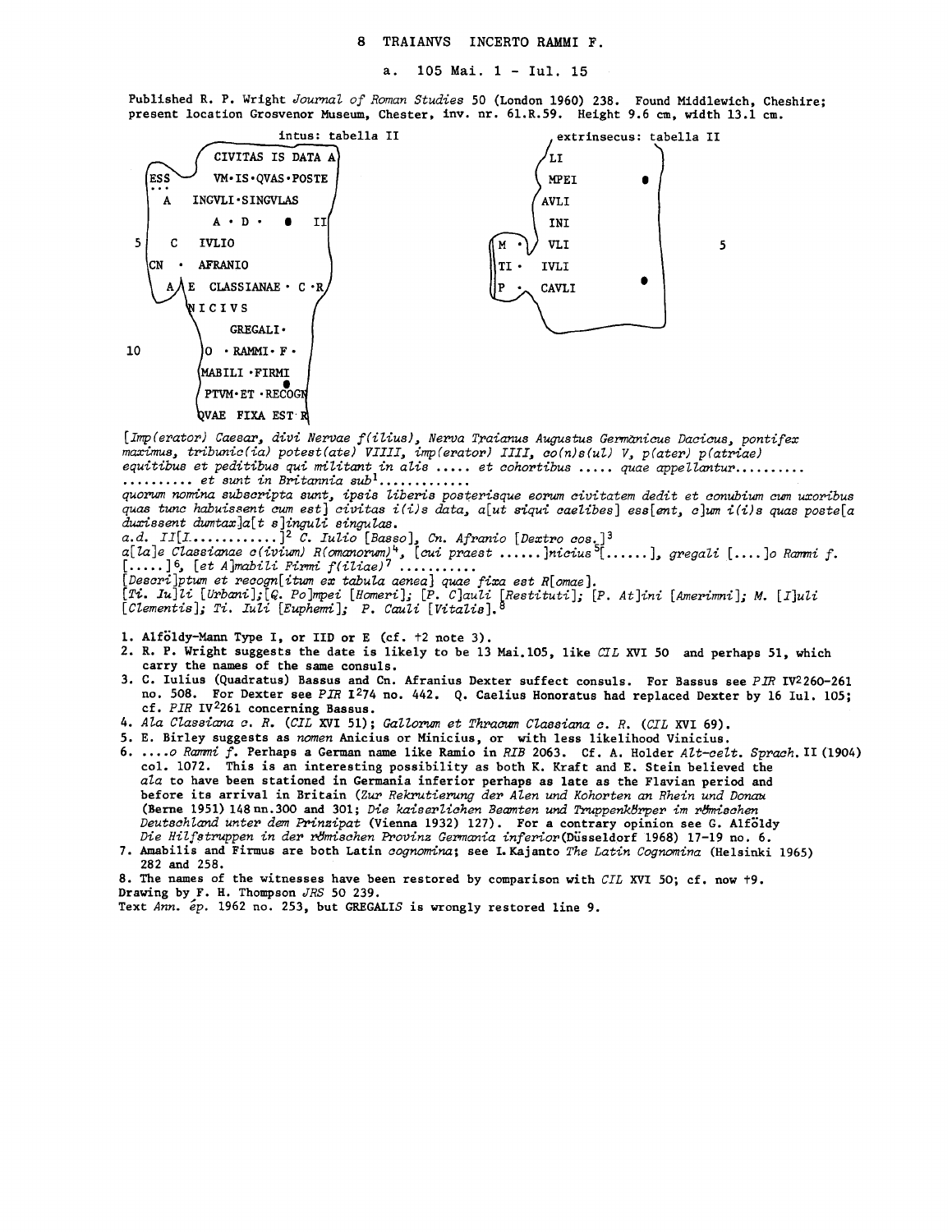9 TRAIANVS M. SPEDIO CORBVLONI

a. 105 **Sept.** 24

Published H.-G. Pflaum *Syria* 44 (Paris 1967) 339 ff.

|                        | intus: tabella I                                                                                | extrinsecus: tabella I                                            |    |
|------------------------|-------------------------------------------------------------------------------------------------|-------------------------------------------------------------------|----|
|                        | IMP CAESAR DIVI NERVAE F NERVA TRAIANVS AV                                                      | IMP · CAESAR · DIVI · NERVAE · F · NERVA · TRAIANVS · AV          |    |
|                        | GVSTVS GERMANICVS DACICVS PONTIFEX MAXI                                                         | GVSTVS GERMANICVS · DACICVS · PONTIFEX · MAXIMVS                  |    |
|                        | MVS TRIBVNIC POTESTAT VIIII IMP IIII                                                            | TRIBVNIC·POTESTAT·VIIII·IMP·IIII·COS·V·P P·                       |    |
|                        | $P \cdot P$<br>COS<br>v                                                                         | <b>EQVITIBVS ET PEDITIBVS QVI MILITAVERVNT IN ALIS TRI</b>        |    |
|                        | 5 EQVITIBVS ET PEDITIBVS QVI MILITAVERVNT IN ALIS                                               | BVS · ET · COHORTIBVS SEPTEM · QVAE · APPELLANTVR AVGVS           | 5  |
|                        | TRIBVS ET COHORTIBVS SEPTEM                                                                     | TA . ET APRIANA - ET · VOCONTIORVM - ET · I · AVGVSTA · LVSI      |    |
|                        | QVAE APPELLANTVR AVGVSTA ET APRIANA                                                             | TANORVM ET. I. PANNONIORVM. ET. I. FLAVIA. CILICVM                |    |
| $\langle$ !            | ET VOCONTIRVM ET I AVGVSTA LVSITANORVM                                                          | ET . II . THRACVM . ET . II . THEBAEORVM ET . II . ET . III . ITV |    |
|                        | ET I PANNONIORVM ET I FLAVIA CILICVM                                                            | RAEORVM-ET-CLASSICORVM-ET-SVNT-IN AEGYPTO SVB                     |    |
| 10                     | ET II THRACVM ET II THEBAEORVM ET II ET III                                                     | C VIBIO·MAXIMO ITEM EXTRANSLATARVM IN IVDAE                       | 10 |
| $\left( \cdot \right)$ | ITVRAEORVM ET CLAS SICIRVM ET SVNT IN                                                           | AM I.HISPANORVM.ET. T. THEBAEORVM.QVINIS.ET.VI                    |    |
|                        | AEGYPTO SVB C VIBIO MAXIMO ITEM EX                                                              | CENIS.PLVRIBVSVE STIPENDIIS.EMERITIS.DIMISSIS.HO                  |    |
|                        | TRANSLATARVM A IN IVDAEAM I HISPA                                                               | NESTA-MISSIONE-QVORVM-NOMINA-SVBSCRIPTA                           |    |
|                        | NORVM ET I THEBAEORVM QVINIS ET VICE                                                            | ●                                                                 |    |
| 15                     | NIS PLVRIBVSVE STIPENDIIS EMERITIS                                                              | SVNT · IPSIS · LIBERIS · POSTERISQVE · EORVM · CIVITATEM          |    |
|                        | DIMISSIS HONESTA MISSIONE QVO                                                                   | DEDIT-ET CONVBIVA CVA-VXORIBVS QVAS-TVNC-HABVIS                   | 15 |
|                        | ORVM NOMINA SVBSCRIPTA                                                                          | SENT CVM EST CIVITAS-IIS-DATA-AVT SEQVI-CAELIBES-ESSENT           |    |
|                        | tabella II                                                                                      | CVM IIS QVAS.POSTEA.DVXISSENT.DVMTAXAT.SINGVLI                    |    |
|                        | OSVNT IP SIS LIBERIS POSTERISQVE EO                                                             | <b>SINGVLAS.</b><br>A. D. VIII.<br>K<br><b>OCTOBR</b>             |    |
|                        | RVM CIVIT<br>ATEM DEDIT ET CONVBIVM CVM                                                         | м.<br>VITORIO.<br>MARCELLO.                                       |    |
| 20                     | VXORIBVS QVAS TVNC HABVISSENT CVM EST                                                           | <b>COS</b><br>C.<br>CAECILIO STRABONE                             | 20 |
|                        | CIVITAS IS DATA AVT SI QVI CAELIBES ES                                                          | COHORT. II. ITVRAEORVM. CVI PRAEST                                |    |
|                        | SENT CVM IS QVAS POSTEA DVXISSENT DVM                                                           | L-AQVILLIVS.<br><b>OCVLATIVS</b>                                  |    |
|                        | A D VIII K OCTOB (!)<br>TAXAT SINGVLAS                                                          | EX PEDITE                                                         |    |
|                        | M<br><b>VITORIO</b><br>MARCELLO                                                                 | M. SPEDIO-M. F. CORBVLONI<br><b>HIPPO</b>                         |    |
| 25                     | C.<br><b>CAECILIO</b><br>STRABONE COS                                                           | DESCRIPTVM ET RECOGNITVM EX TABVLA AENEA                          | 25 |
|                        | COHORT II ITVRAEORVM CVI PRAEST                                                                 | QVAE · FIXA · EST · ROMAE · IN MVRO · POST · TEMPLVM              |    |
|                        | <b>OCVLATIVS</b><br>L AQVILLIVS                                                                 | <b>DIVI</b> AVG .<br>AD MINERVAM                                  |    |
|                        | $\left( \begin{array}{c} 1 \\ 1 \end{array} \right)$<br>EXPED <sub>a</sub> TE                   | tabella II                                                        |    |
|                        | <b>CORBVLONI</b><br>M SPEDIO MF<br><b>HIPPO</b>                                                 | $\texttt{TI} \cdot \texttt{IVLI}$<br><b>VRBANI</b>                |    |
| 30                     | DESCRIPTVM ET RECOGNITVM EX TABVLA                                                              | $Q \cdot POMPEI$<br>HOMERI                                        |    |
|                        | AENEA QVAE FIXA EST ROMAE                                                                       | $P \cdot \text{CAVLI}$<br><b>RESTITVTI</b>                        | 30 |
|                        |                                                                                                 | $P \cdot ATINI$<br><b>AMERIMNI</b>                                |    |
|                        |                                                                                                 | $M \cdot IVLI$<br><b>CLEMENTIS</b>                                |    |
|                        |                                                                                                 | $\texttt{TI} \cdot \texttt{IVLI}$<br><b>EVPHEMI</b>               |    |
|                        |                                                                                                 | $P \cdot CAVLI$<br><b>VITALIS</b>                                 |    |
|                        |                                                                                                 |                                                                   |    |
|                        | Imp (erator) Caesar, divi Nervae f(ilius), Nerva Traianus Augustus Germanicus Dacicus, pontifer |                                                                   |    |

*muxius, tribuniclial potestat (e) VIIIJ imp (erator) IIII, co(n)s (ul) V, p(ater) p (atriael equitibus et peditibus qui miZitavemnt in alis tm'bus et cohortibus septem quae appellantur* (1) lugusta<sup>l</sup>et (2) Apriana<sup>l</sup>et (3) Vocontiorum<sup>l</sup>et (1) I Augusta Lusitanorum<sup>2</sup>et (2) I Pannoniorum<sup>l</sup>et (3)<br>I Flavia Cilicum<sup>l</sup>et (4) II Thracum<sup>2</sup>et (5) II Thebaeorum<sup>l</sup>et (6) II et (7) III Ituraeorum<sup>l</sup>et  $\iota$ Zassi*corum et sunt in Aegypto sub C. Vibio Maximo* $^3$ *item extranslatarum in Iudaeam (1) IHispanorum* $^2$ et (2) I Thebaeorum<sup>2</sup> quinis et vicenis pluribusve stipendiis emeritis dimissis honesta missione<sup>4</sup>,<br>quorum nomina subscripta sunt, ipsis liberis posterisque eorum civitatem dedit et conubium cum *quorwn nominu subscripts sunt, ipsis liberis posterisque eom civitatem dedit et conubiwn cum moribus quas tune habuissent cum est civitas iis data, aut siqui caelibes essent, cum iis quas postea duxissent dmtaxat singuli singulas.* 

a.d. VIII k. Octobr(es) M. Vitorio Marcello, C. Caecilio Strabone cos.<sup>5</sup>

<sup>40</sup>